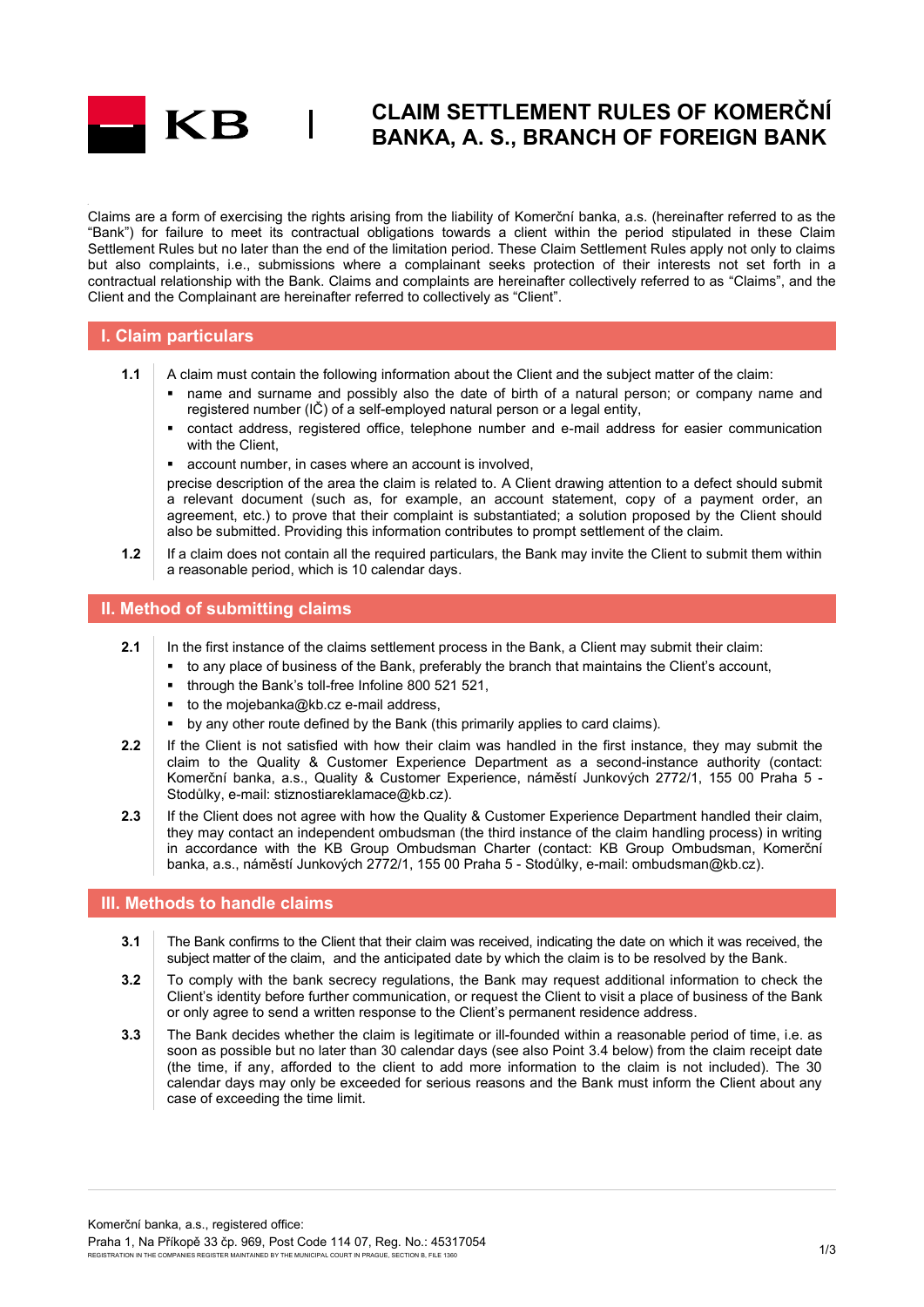# **CLAIM SETTLEMENT RULES OF KOMERČNÍ BANKA, A. S., BRANCH OF FOREIGN BANK**

- **3.4** When dealing with a claim concerning payment services, the Bank will issue to the client a decision on the legitimacy of the claim without undue delay, however, no later than within 15 working days from the receipt of the claim in accordance with the Payments Act. If the claim is legitimate and the fifteen-day period cannot be observed, the Bank must provide the Client with a preliminary answer stating the reasons for the delay in answering the claim and the date of the final answer. The time of the delivery of the final answer cannot exceed 35 working days and, in complicated cases regarding payment services provided in a currency other than EUR or in a currency of a contracting country of the Treaty on the European Economic Area within the European Economic Area or, as the case may be, in complicated cases regarding payment services provided in any currency outside the European Economic Area, it cannot exceed six months.
- **3.5** As a rule, the Bank delivers its response to a claim by the same route as that by which the claim was delivered to the Bank, unless the Bank and the Client agree otherwise. If so requested by the Client, the Bank will send its response to a claim on paper.
- **3.6** In the event of a repeated claim the matter must be re-investigated and the Client must be informed of the result of the investigation within the period indicated in the preceding points of this Article III. If the Client's submission contains no new relevant facts and only reiterates the same arguments, and if the Client has already received at least one proper answer, they may simply be referred to the Bank's previous statement on the given issue.
- **3.7** The Bank bears the claims handling costs.

### **IV. Claim rejection**

- **4.1** The Bank is entitled to reject a claim in the following cases:
	- a) The claim does not contain all the necessary particulars (including, but not limited to, the Client's identification and the clarity of the submission) and the Client has failed to amend it within the reasonable grace period of 10 working days granted by the Bank.
	- b) Should the Client fail to submit evidence supporting the legitimacy of a repeated claim and there is no other proof of the defect.
	- c) The case was considered by or is pending before a court of law or a decision on the subject matter of the dispute has been made by the Financial Arbitrator.
- **4.2** If the reason for rejecting a claim (under point (a) or (b) of the preceding paragraph 4) ceases, the Bank will attend to the claim and the time limits for considering it will start running from the date when the given reason ceased.

### **V. Limitation periods and the lapse of the right to make a claim**

- **5.1** A claim regarding defective performance must be lodged without undue delay after the Client becomes aware of the defect, but no later than within the period specified in applicable contractual arrangements and legal regulations and within the period of limitation.
- **5.2** The right to compensation of damage can be asserted against the Bank within a three-year period starting from the date on which the Client learned, or could have learned, of the damage and identified who was liable. This period ends at the latest 10 years, and in the case of intentional damage, 15 years after the occurrence of the damage.
- **5.3** The Bank is not obliged to pay compensation if a claim is statute-barred.